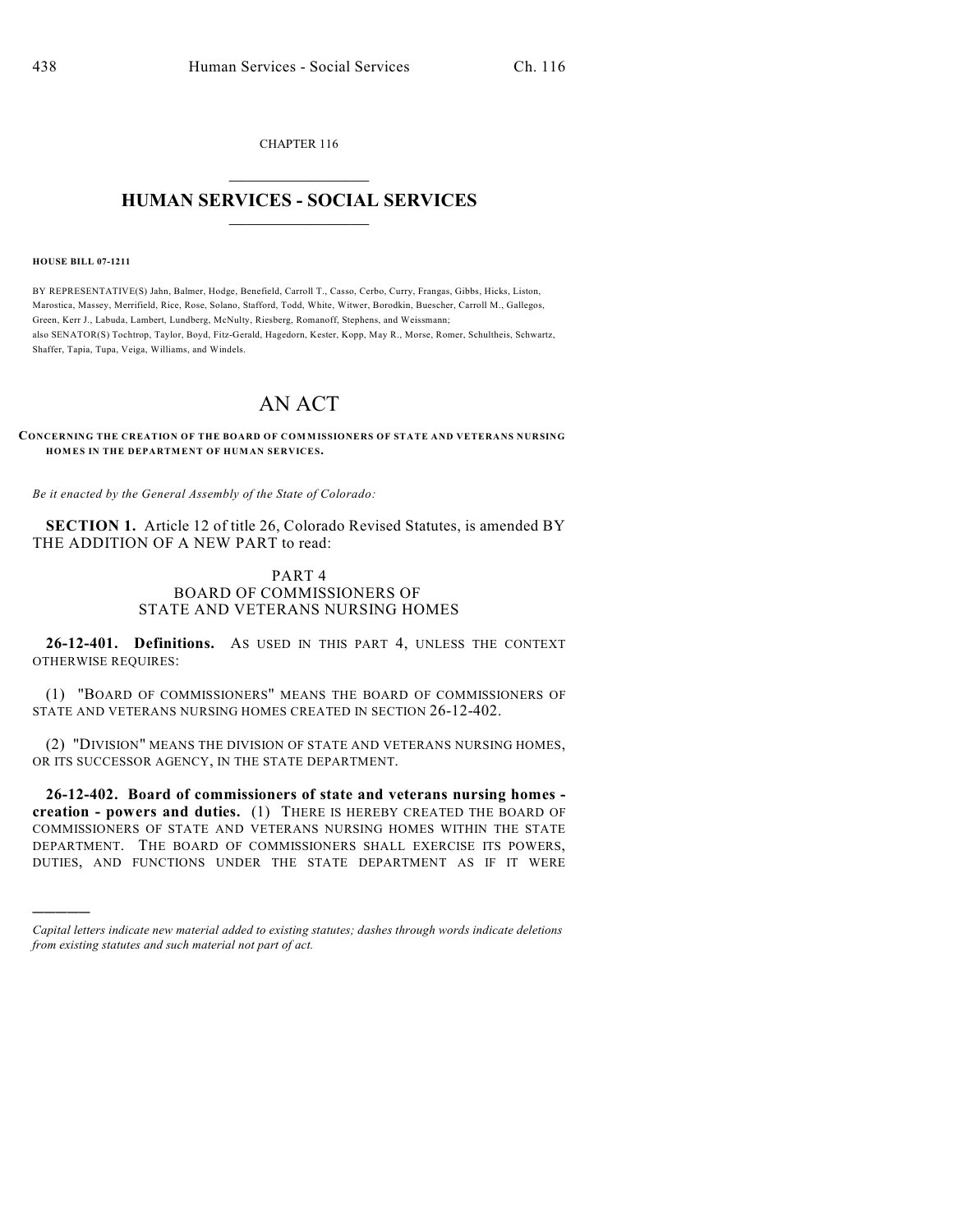TRANSFERRED TO THE STATE DEPARTMENT BY A **TYPE 2** TRANSFER UNDER THE PROVISIONS OF THE "ADMINISTRATIVE ORGANIZATION ACT OF 1968", ARTICLE 1 OF TITLE 24, C.R.S.

(2) THE FUNCTIONS OF THE BOARD OF COMMISSIONERS ARE TO:

(a) ADVISE THE DIVISION, THE STATE NURSING HOME LOCATED IN TRINIDAD, AND THE VETERANS NURSING HOMES LOCATED IN HOMELAKE, FLORENCE, RIFLE, AURORA, AND WALSENBURG, COLORADO;

(b) PROVIDE CONTINUITY, PREDICTABILITY, AND STABILITY IN THE OPERATION OF THE STATE AND VETERANS NURSING HOMES; AND

(c) PROVIDE GUIDANCE TO FUTURE ADMINISTRATORS AT THE STATE AND VETERANS NURSING HOMES BASED ON THE COLLECTIVE INSTITUTIONAL MEMORY OF THE BOARD OF COMMISSIONERS.

(3) (a) THE BOARD OF COMMISSIONERS SHALL CONSIST OF SEVEN MEMBERS, NO MORE THAN FOUR OF WHOM ARE MEMBERS OF THE SAME POLITICAL PARTY, AND ALL OF WHOM SHALL BE SUBJECT TO CONFIRMATION BY THE SENATE.

(b) THE GOVERNOR SHALL APPOINT THE SEVEN MEMBERS OF THE BOARD OF COMMISSIONERS AS FOLLOWS:

(I) THREE VETERANS, ONE OF WHOM SHALL BE EITHER A MEMBER OF THE STATE BOARD OF VETERANS AFFAIRS OR THAT BOARD'S DESIGNEE;

(II) THREE PERSONS WITH EXPERTISE IN NURSING HOME OPERATIONS, INCLUDING:

(A) A PERSON WHO IS A NURSING HOME ADMINISTRATOR AT THE TIME OF APPOINTMENT AND WHO IS EXPERIENCED IN THE FINANCIAL OPERATIONS OF NURSING HOMES;

(B) A PERSON WHO HAS PRACTICING CLINICAL EXPERIENCE IN NURSING HOMES; AND

(C) A PERSON WHO HAS EXPERIENCE IN MULTI-FACILITY MANAGEMENT OF NURSING HOMES; AND

(III) THE STATE LONG-TERM CARE OMBUDSMAN, AS DEFINED IN SECTION 26-11.5-103 (7), OR A LOCAL OMBUDSMAN, AS DEFINED IN SECTION 26-11.5-103 (2), THAT IS RECOMMENDED TO THE GOVERNOR BY THE STATE LONG-TERM CARE OMBUDSMAN.

(c) THE APPOINTED MEMBERS OF THE BOARD OF COMMISSIONERS SHALL SERVE TERMS OF FOUR YEARS; EXCEPT THAT, OF THE MEMBERS FIRST APPOINTED, THE GOVERNOR SHALL SELECT THREE MEMBERS WHO SHALL SERVE TERMS OF TWO YEARS.

(4) AN APPOINTED MEMBER MAY BE REMOVED FOR CAUSE AT ANY TIME DURING THE MEMBER'S TERM BY THE GOVERNOR. VACANCIES ON THE BOARD OF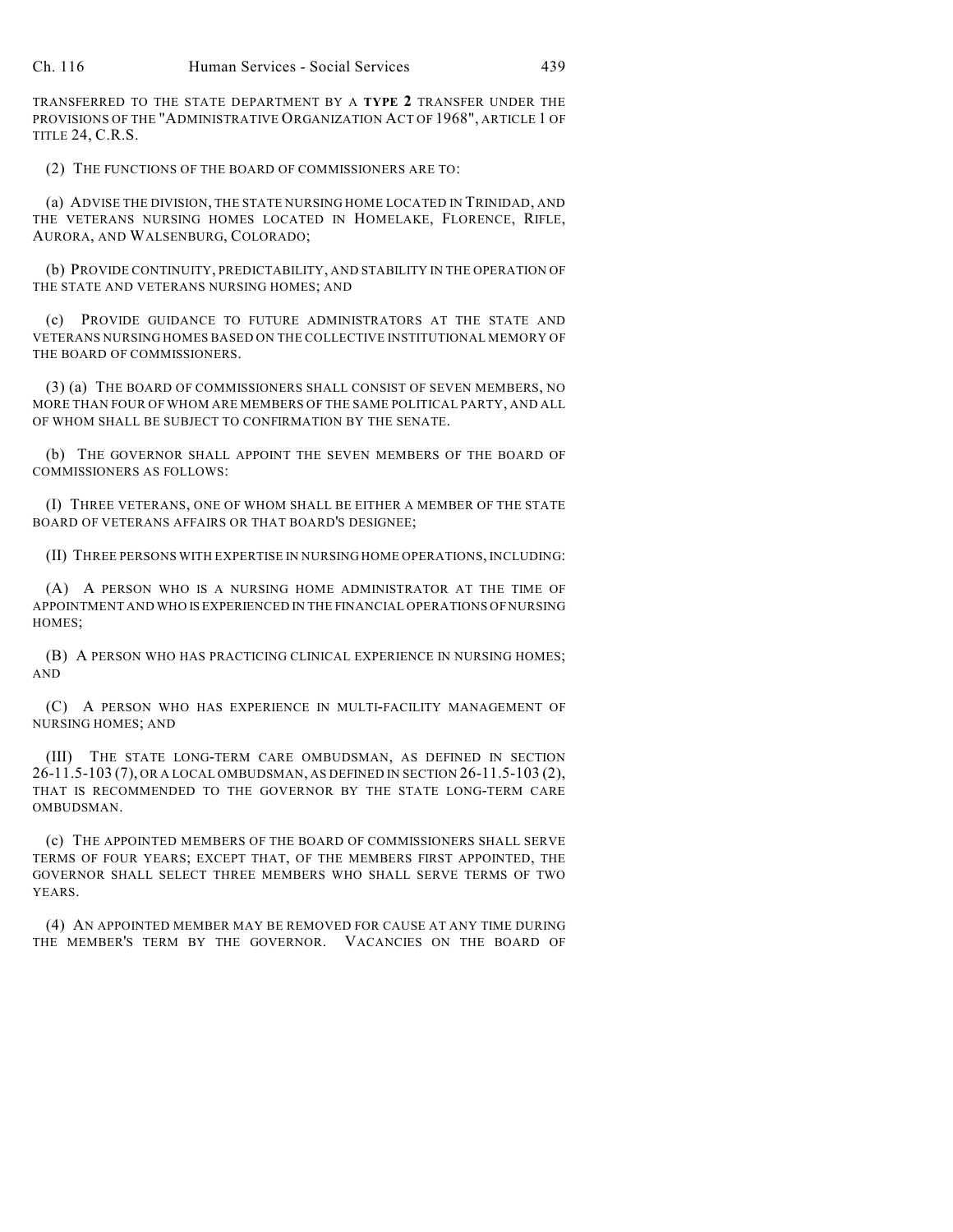COMMISSIONERS SHALL BE FILLED BY APPOINTMENT BY THE GOVERNOR WITH THE CONSENT OF THE SENATE FOR THE UNEXPIRED TERMS IN THE MANNER DESCRIBED IN SUBSECTION (3) OF THIS SECTION.

(5) MEMBERS OF THE BOARD OF COMMISSIONERS SHALL SERVE WITHOUT PAY BUT SHALL BE REIMBURSED FOR REASONABLE AND NECESSARY EXPENSES INCURRED IN THE PERFORMANCE OF THEIR DUTIES.

(6) ALL MEMBERS OF THE BOARD OF COMMISSIONERS SHALL BE VOTING MEMBERS. THE MEMBERS OF THE BOARD OF COMMISSIONERS SHALL ELECT A CHAIR, A VICE-CHAIR, AND A SECRETARY FROM AMONG THE MEMBERSHIP OF THE BOARD. BOARD ACTION SHALL REQUIRE THE AFFIRMATIVE VOTE OF A MAJORITY OF A QUORUM OF THE BOARD OF COMMISSIONERS.

(7) THE BOARD OF COMMISSIONERS SHALL:

(a) ENDEAVOR TO ENSURE THAT THE HIGHEST QUALITY OF CARE IS BEING PROVIDED AT THE STATE AND VETERANS NURSING HOMES AND THAT THE FINANCIAL STATUS OF THE HOMES IS MAINTAINED ON A SOUND BASIS;

(b) OBTAIN INFORMATION CONCERNING THE FOLLOWING:

(I) THE STATUS OFTHE CENTRAL FUND, AS DESCRIBED IN SECTION 26-12-108, AND THE PROGRESS OF CAPITAL CONSTRUCTION PROJECTS THAT ARE PROPOSED OR UNDERWAY; AND

(II) ISSUES OF RESIDENT CARE ARISING FROM SOURCES, INCLUDING BUT NOT LIMITED TO DEPARTMENT OF PUBLIC HEALTH AND ENVIRONMENT SURVEYS, VETERANS ADMINISTRATION SURVEYS, CONSULTANT CONTRACTOR REPORTS, PLANS OF CORRECTION TO BOTH SURVEYS AND CONSULTANT REPORTS, VACANT POSITION REPORTS, AND REPORTS FROM THE DIVISION;

(c) HAVE DIRECT ACCESS TO ANY CONSULTING CONTRACTOR WORKING WITH THE STATE AND VETERANS NURSING HOMES AND OBTAIN WRITTEN AND ORAL REPORTS;

(d) HAVE DIRECT ACCESS TO THE EXECUTIVE DIRECTOR OF THE STATE DEPARTMENT AND THE STATE BOARD FOR THE PURPOSES OF ALERTING STATE DEPARTMENT POLICYMAKERS OF POTENTIAL PROBLEMS IN STATE AND VETERANS NURSING HOMES AND ESTABLISHING EFFECTIVE WORKING RELATIONSHIPS AND LINES OF COMMUNICATION WITH THE STATE DEPARTMENT AND STATE BOARD AT ALL LEVELS;

(e) HAVE THE AUTHORITY TO VISIT AND REVIEW THE OPERATION OF THE STATE AND VETERANS NURSING HOMES;

(f) PARTICIPATE IN ANY REQUEST FOR PROPOSAL PANEL THAT SELECTS DIVISION-WIDE CONSULTING FIRMS FOR THE STATE AND VETERANS NURSING HOMES;

(g) HAVE AUTHORITY TO REVIEW AND COMMENT ON RULES PROMULGATED BY THE STATE DEPARTMENT AND THE STATE BOARD CONCERNING THE STATE AND VETERANS NURSING HOMES BEFORE THE RULES ARE SUBMITTED FOR PUBLIC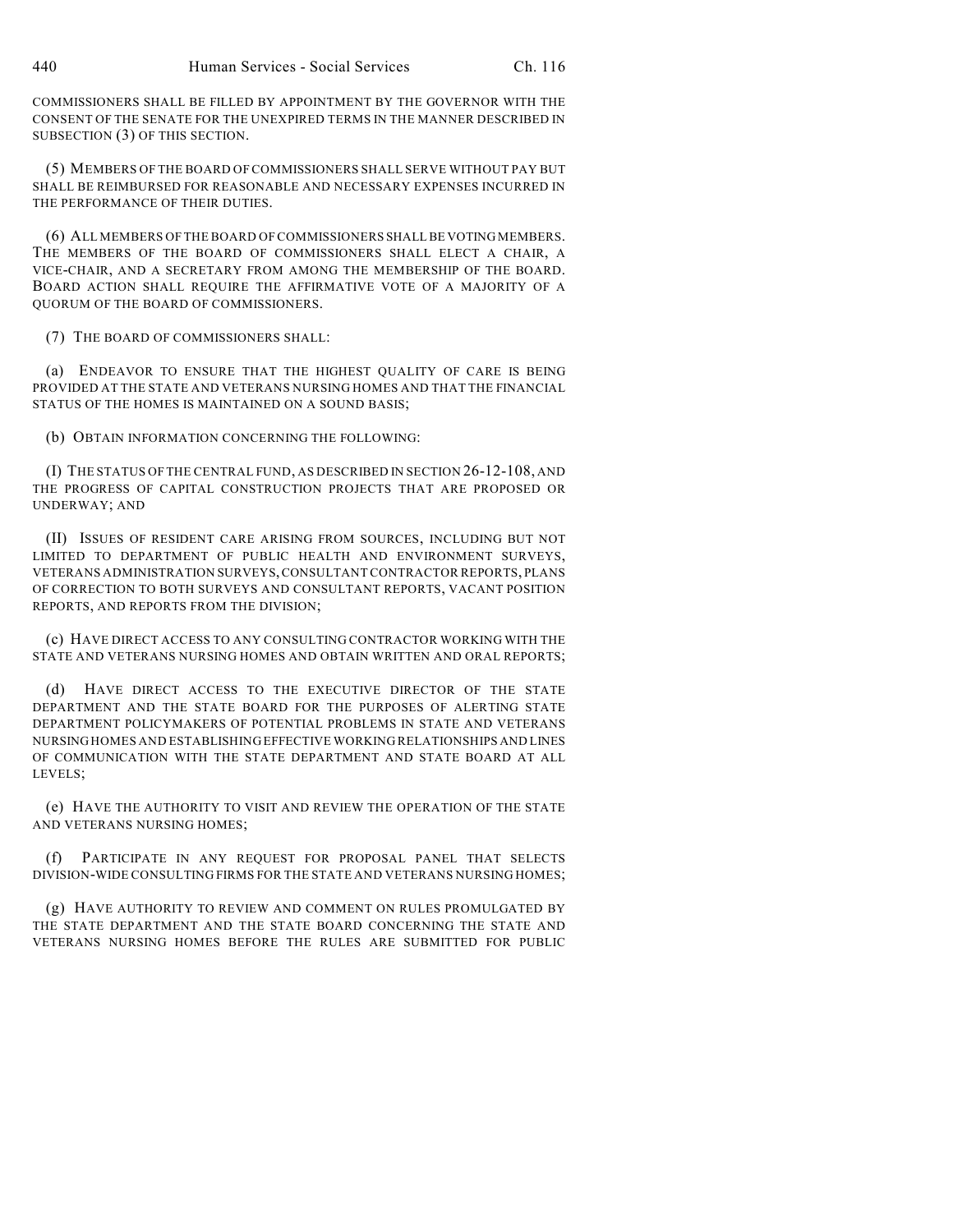COMMENT;

(h) MEET AS OFTEN AS NECESSARY BUT NOT LESS THAN THREE TIMES PER YEAR; AND

(i) (I) ON OR BEFORE JANUARY 1, 2008, AND ON OR BEFORE EACH JANUARY 1 THEREAFTER, MAKE AN ANNUAL REPORT OF ISSUES AND RECOMMENDATIONS DEVELOPED BY THE BOARD OF COMMISSIONERS TO THE EXECUTIVE DIRECTOR OF THE STATE DEPARTMENT AND THE GOVERNOR; AND

(II) TRANSMIT ELECTRONIC VERSIONS OF EACH ANNUAL REPORT TO:

(A) THE MEMBERS OF THE GENERAL ASSEMBLY WHO SIT ON THE HEALTH AND HUMAN SERVICES COMMITTEES AND THE STATE, VETERANS, AND MILITARY AFFAIRS COMMITTEES OF THE SENATE AND THE HOUSE OF REPRESENTATIVES, OR ANY SUCCESSOR COMMITTEES; AND

(B) THE MEMBERS OF THE STATE BOARD OF VETERANS AFFAIRS.

(8) NOTHING IN THIS PART 4 SHALL BE CONSTRUED TO ABRIDGE, AMEND, OR SUPERSEDE ANY PROVISION OF A CONTRACTUAL AGREEMENT THAT THE STATE DEPARTMENT HAS ENTERED INTO WITH ANY OF THE STATE AND VETERANS NURSING HOMES.

**26-12-403. Repeal of part.** (1) THIS PART 4 IS REPEALED, EFFECTIVE JULY 1, 2017.

(2) PRIOR TO REPEAL, THE BOARD OF COMMISSIONERS APPOINTED PURSUANT TO THIS PART 4 SHALL BE REVIEWED AS PROVIDED IN SECTION 2-3-1203, C.R.S.

**SECTION 2.** 24-1-120 (5), Colorado Revised Statutes, is amended BY THE ADDITION OF A NEW PARAGRAPH to read:

**24-1-120. Department of human services - creation - repeal.** (5) The department of human services shall include the following:

(k) THE BOARD OF COMMISSIONERS OF STATE AND VETERANS NURSING HOMES, CREATED IN SECTION 26-12-402,C.R.S. SAID BOARD AND ITS POWERS, DUTIES, AND FUNCTIONS ARE TRANSFERRED BY A **TYPE 2** TRANSFER TO THE DEPARTMENT OF HUMAN SERVICES.

**SECTION 3.** 2-3-1203 (3), Colorado Revised Statutes, is amended BY THE ADDITION OF A NEW PARAGRAPH to read:

**2-3-1203. Sunset review of advisory committees.** (3) The following dates are the dates for which the statutory authorization for the designated advisory committees is scheduled for repeal:

(dd) JULY 1, 2017: THE BOARD OF COMMISSIONERS OF STATE AND VETERANS NURSING HOMES, CREATED IN SECTION 26-12-402, C.R.S.